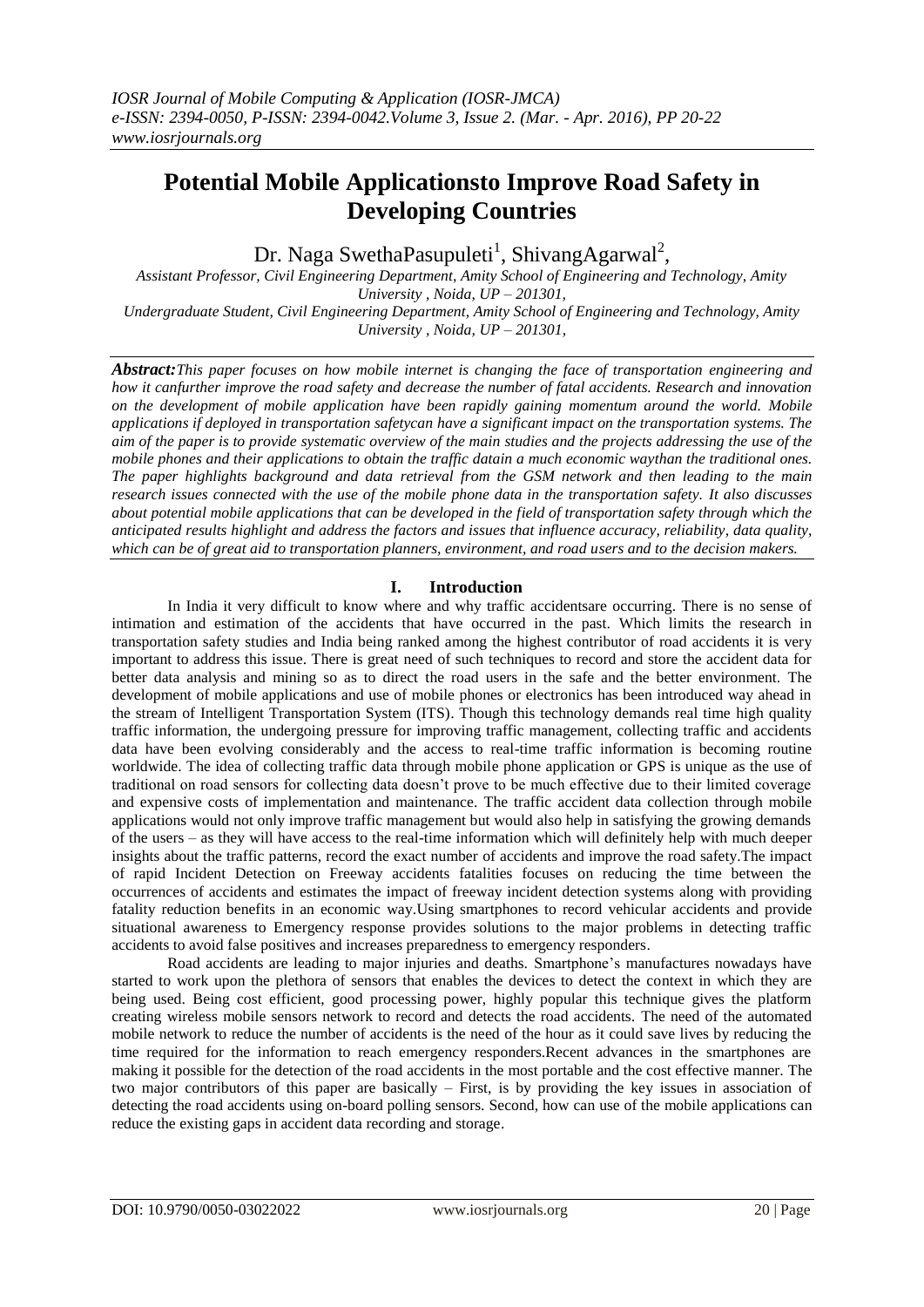#### **II. Literature Review**

More complex emergency call systems have been proposed in previous literature. Some authors designed a system that collects vehicle data and sends it to a centralized database in case of an accident. Through a signal then the accidents are detected by one or more sensor systems located in the vehicle. Similarly some of the researchers have designed a system that notifies the status of the moving objects through the images of the objects and the surrounding, the data of collision and the temperature of the object and their positioning to the third party by means of the radio link and through which the information is transmitted to the insurance and roadside assistance companies wherein the collisions are then detected. Likewise some other researchers have used the technique of the and automated emergency alert system (AEAS) for the two-wheelers which includes and accident detector, inclination sensor and decision unit and also a system to intimate the third party about the speed, acceleration and braking of the vehicle. And through this the sensor records the data and detects the road accidents. There is not much literature review on this particular technique but some Europeans are working on this agenda by embedding in-vehicle eCall platform that will launch and automatic voice and data call to the pan-European emergency service in case of an accident. This service- is expected to offer if launched the information and location of the vehicle maintaining and reducing the road accidents. Some have also proposed an Incident Detection Algorithm to identify incidents, verify the nature of incidents and provide emergency services based on the nature. WreckWatch Approach has also been introduced in which the device accelerometer detects wreck utilizing device sensors to detect traffic accidents and notify first responders. Users utilize map to view wreck information and other motorists can view accident locations immediately and avoid accident locations.

The use and the analysis of the external sensors data for vehicle performance and road safety is a larger area of study. Some works been done in the form of theoretical research and development in a practical design. It makes use of the microphone, GPS, accelerometer and a Global system for the mobile communication radio for the traffic localizations. Hernandez et al. developed a prototype of an on-board unit that allows the driver to communicate with his vehicle, as well as with other available devices (PDAs, cellular, sensor networks, and so on) and with the road infrastructure in order to consume intelligent transport services.

### **III. Methodology**

Road accidents are the leading cause of deaths and other major fatalities. Automatic crash notification (ACN) can save lives of the people by reducing the time required for the emergency responders to arrive and also detect the major accidents routes so that the driver of the particular vehicle can reroute and thus reducing the probability of the collision.



Figure 1

Modern smartphones possess a persistent internet connection allowing them to instantly detect and upload the data for the safety of the other users. Our major aim of the paper is, since smartphones almost travel with every person these days, any responsible citizen can download the designed application and record or enter the accident data witnessed thus providing reliable accident data repository. These goals can be achieved by using smartphones to capture the streams of data provided by their accelerometer, compasses and GPS sensors The outlook as to how the proposed plan would collect the data is given in the later part of the report. Emergency responders can access the uploaded data via mobile devices en route or a standard web browser at an emergency response center. Researchers and analysts can use the data for thorough introspection of the data come up with remedial measures and actions to make roads much safer. The figure 3 below is a flowchart to show the pictorial representation on how the proposed application is anticipated to work. Once the application is loaded onto any smartphone/wireless device, the road user who witnessed the accident can record the data. The inbuilt GPS system in the mobile application shall record the geographical location of the accident, date and time of accident once the application is opened. Then the application would prompt the user to enter data as number of collisions, type of collision, number of people involved in the crash, and severity of crash. Then the data shall be stored in central data storage. Which can later be used by any researcher/planners or governmental or any transportation engineer for further studies, analysis or more.